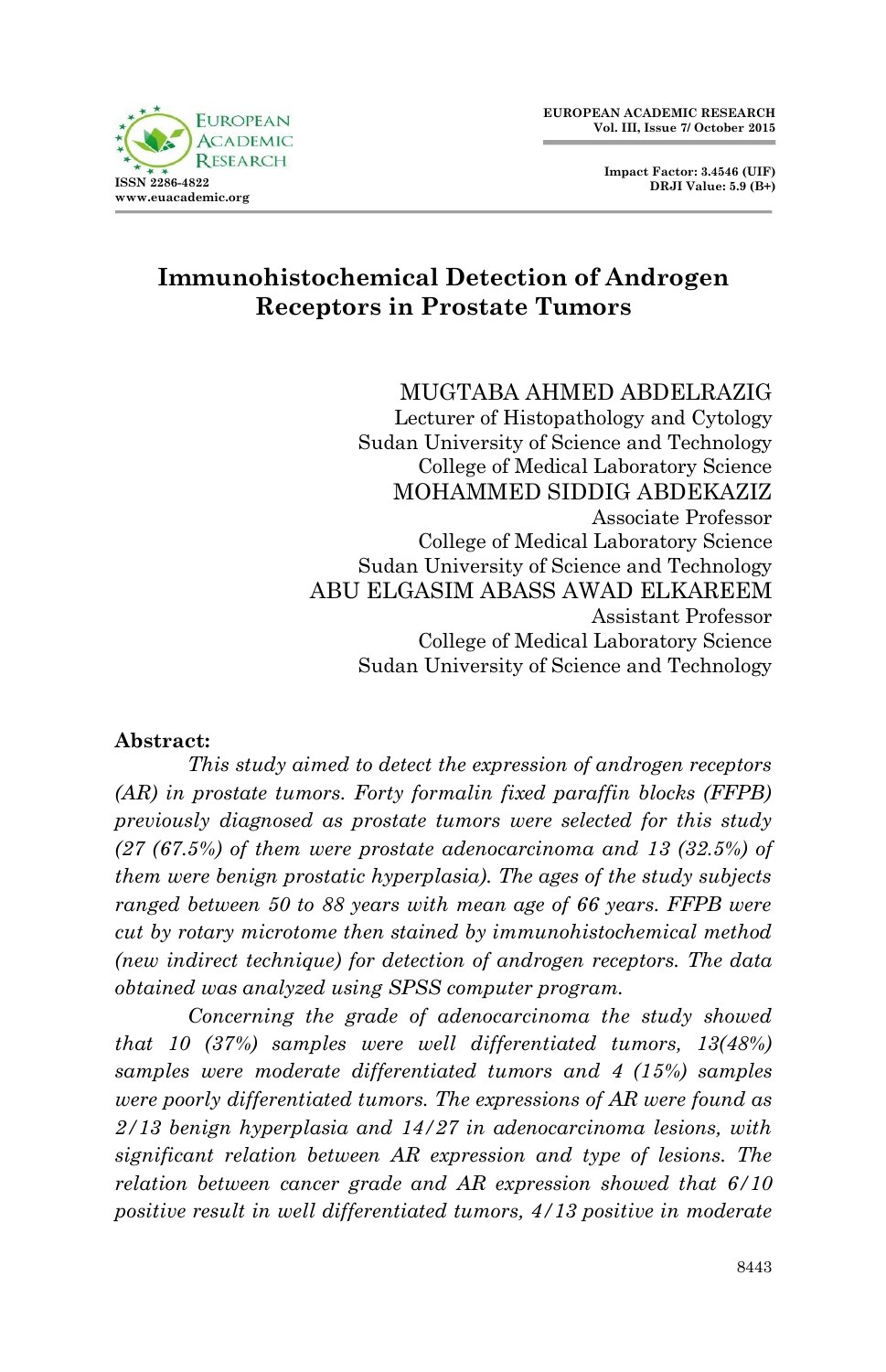*differentiated tumors and 0/4 in poorly differentiated tumors with insignificant relation between AR expression and cancer stages.*

*Conclusion: The study concludes AR expression differentiate between benign hyperplasia and adenocarcinoma, with no association with cancer grade.*

**Key words:** androgen receptor, prostate adenocrcinoma, prostatic hyperplasia.

# **INTRODUCTION:**

Cancer is a disease of DNA, it is a silent killer that creeps upon us without warning, and there are over 10 million of people living with cancer in the world today (1).

Prostate cancer is one of most serious cancers in men in many countries, in United Kingdom (UK), it accounts for 33% of all newly diagnosed malignancies among men in the United States (2). According to the American Cancer Society, an estimated 220,900 men will be diagnosed with prostate cancer in 2003, and 28,900 men will die of it, making it the second most common cause of cancer death in men. The incidence of prostate cancer varies worldwide, with the highest rates found in the United States, Canada, and Scandinavia, and the lowest rates found in China and other parts of Asia (3)(4). In United States of America (USA) it was found to be the second diagnosed cancer in men and the second most cause of cancer related death in men older than 50 years old (5).

In India the people who have the prostate cancer die within ten years of having the disease  $(6)$ . Prostate cancer is not common in Asians. The adjusted incidence per 100.000 among Japanese is in the range of  $3 - 4$  hence in the Chinese is only one (7) .

The number of men of 65 years is expected to increase 4 fold worldwide between the years 2000 and 2050, representing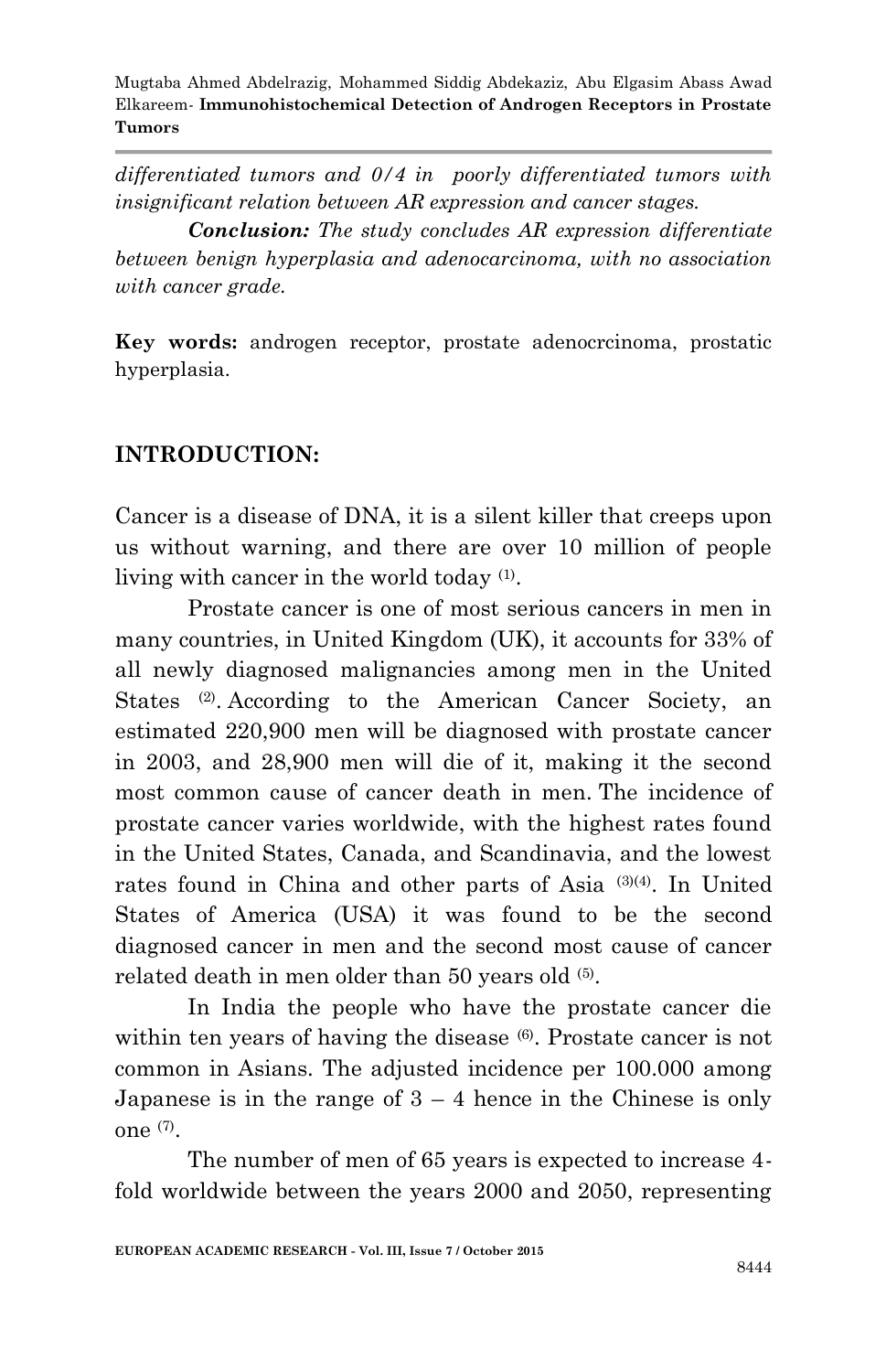an increase from 12.4% of the population in 2000 to 19.6% in 2030 (8) .

Cancer diagnosis is the first step to cancer management, the most common tests for localized asymptomatic prostate cancer is digital rectal examination or more recently magnetic resonance imaging can be considered. Cytological examination for prostate secretions is not recommended because of large number of false positive results (9). A core needle biopsy of the prostate under transrectal ultrasound guidance is the main method used to diagnose prostate cancer (10) .

Histological examinations are considered as an essential tool in the diagnosis of prostate cancer, the histological grade of the tumor influences the therapy and correlate well with prognosis (11) .

Immunohistochemistry has rapidly become an integral part of most diagnostic tool, which confirms histological results, this reflects its considerable ability to facilitate histological diagnosis. The identification of specific or highly selective cellular epitopes in routinely formalin fixed paraffin wax embedded tissues with an antibody and appropriate labeling system has a significant impact on histological diagnosis  $(12)$ . The normal development and maintenance of the prostate is dependent on androgen acting through the androgen receptor (AR). AR remains important in the development and progression of prostate cancer. AR expression is maintained throughout prostate cancer progression, and the majority of androgen-independent or hormone refractory prostate cancers express AR. Mutation of AR, especially mutations that result in a relaxation of AR ligand specificity, may contribute to the progression of prostate cancer and the failure of endocrine therapy by allowing AR transcriptional activation in response to anti androgens or other endogenous hormones (13).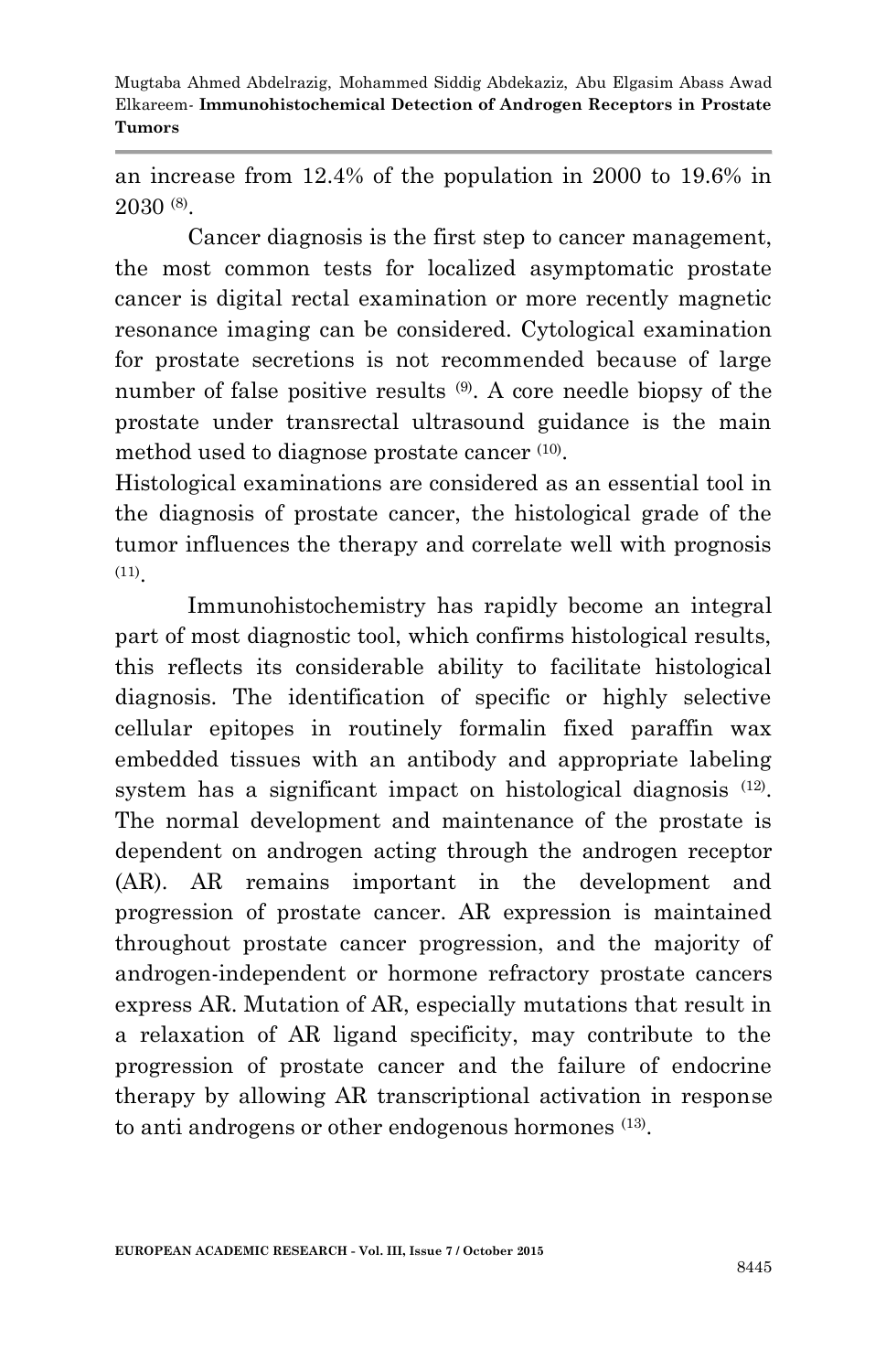#### **Materials and methods:**

#### **Sample collection:**

Paraffin embedded tissue blocks previously diagnosed as prostate tumors were selected from different centers for this study.

# **Slides preparation:**

Sections of 4µm thickness were obtained from each formalin fixed paraffin embedded tissue using a rotary microtome for immunohistochemistry which is then taken in thermal coated slides and dried in hot plate oven at 80ºC for one hour.

#### **Immunohistochemical staining:**

Sections were brought to water and retrieved using water bath retrieval technique at 97ºC, then treated with hydrogen peroxide solution for 15 minutes, then washed in phosphate buffer saline (pH 7.4) for 5 minutes, then treated with anti AR primary antibodies for 30 minutes, then rinsed in phosphate buffer saline, then treated with secondary polymer conjugate for 30 minutes, then rinsed in phosphate buffer saline, then treated with DAB for 7 minutes, then washed in phosphate buffer saline for 5 minutes, then counterstained in Mayer's haematoxylin for 1 minute, then washed in water and blued in 0.05% ammoniated water for 16 second, then washed in tap water, then dehydrated through ascending of ethanol  $(50\%,$ 70%, 90%, 100%) 2 minutes for each then cleared in 2 change of xylene 2 minutes for each, and mounted in DPX mounting media<sup>(14)</sup>.

# **Result interpretation:**

Results obtained were detected by researcher and confirmed by experienced histopathologist. Negative and positive controls were used for evaluation of the test sections.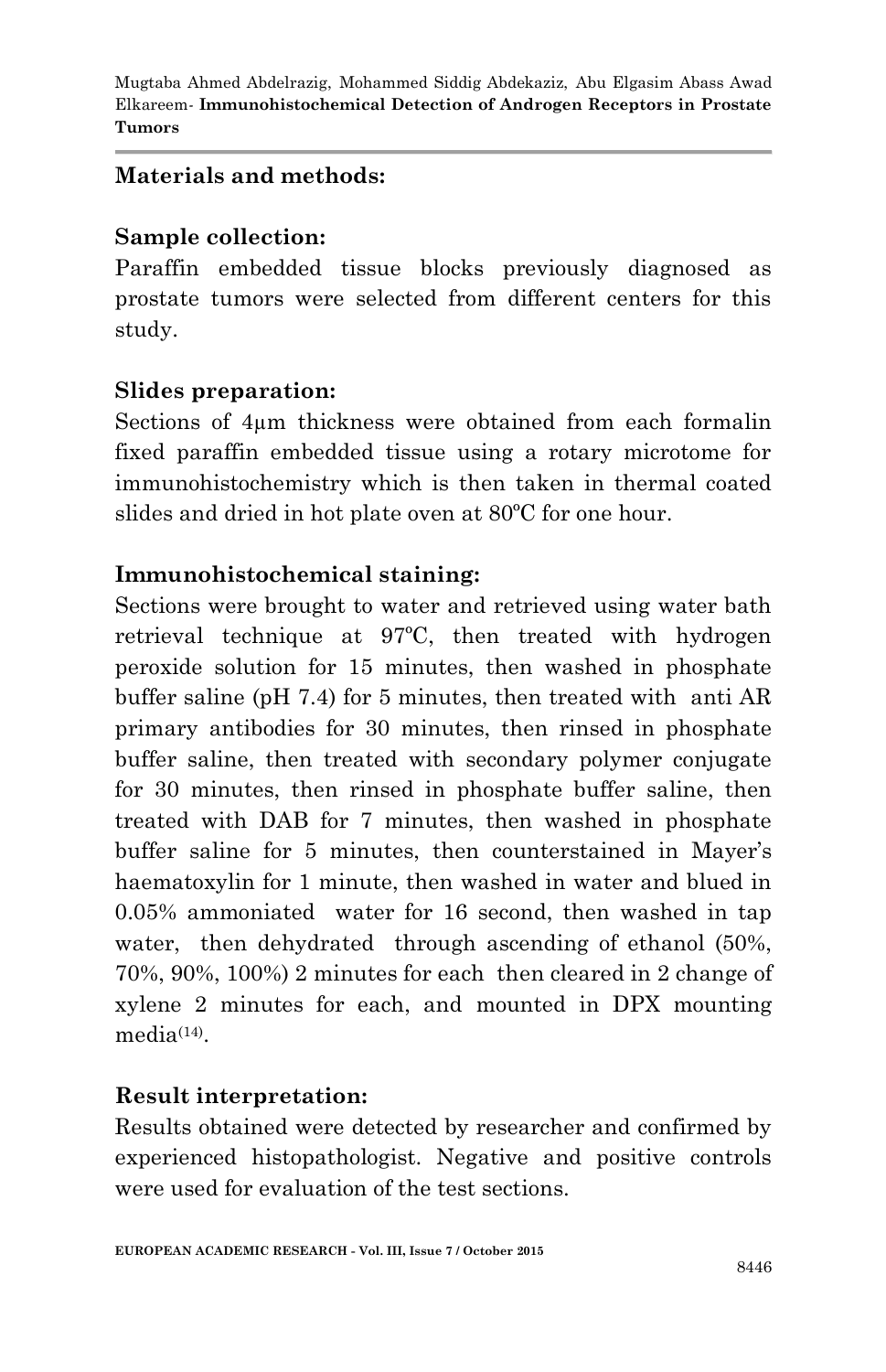#### **Statistical analysis:**

All information about the study population was entered a computer as well as obtained results. The data was analyzed using SPSS computer program. Frequencies, means, chi-square tests were calculated.

# **RESULTS:**

Forty paraffin blocks previously diagnosed as prostate lesions were collected in this study, 13 (32.5%) of them with benign prostatic hyperplasia whilst 27 (67.5%) prostatic adenocarcinoma (table 1). The age of the patients ranged between 50-88 years with mean age (66) year. Most of them 21 (52.5%) between 61-70, 10 (25%) ranged between 60 and less while the age group 71 and above count about 9 (22.5%) (Table 2).

Positive and negative expression of AR is common among malignant lesions with frequencies 14/27, 13/27 respectively with significant correlation between AR expression and lesions type  $(P = 0.02)$  (Table 3).

Cancer grade and AR expression showed that 6/10 positive result in well differentiated tumors, 4/13 positive in moderate differentiated tumors and 0/4 in poorly differentiated tumors with insignificant relation between AR expression and cancer grade (P=0.303) (Table 4).

|            |  | Table (1) Distribution of histopathology results among study |  |  |
|------------|--|--------------------------------------------------------------|--|--|
| population |  |                                                              |  |  |

| Histopathology diagnosis | Frequency | Percent % |
|--------------------------|-----------|-----------|
| Benign                   | 13        | 32.5      |
| Malignant                | 27        | 67.5      |
| Total                    | 40        | 100%      |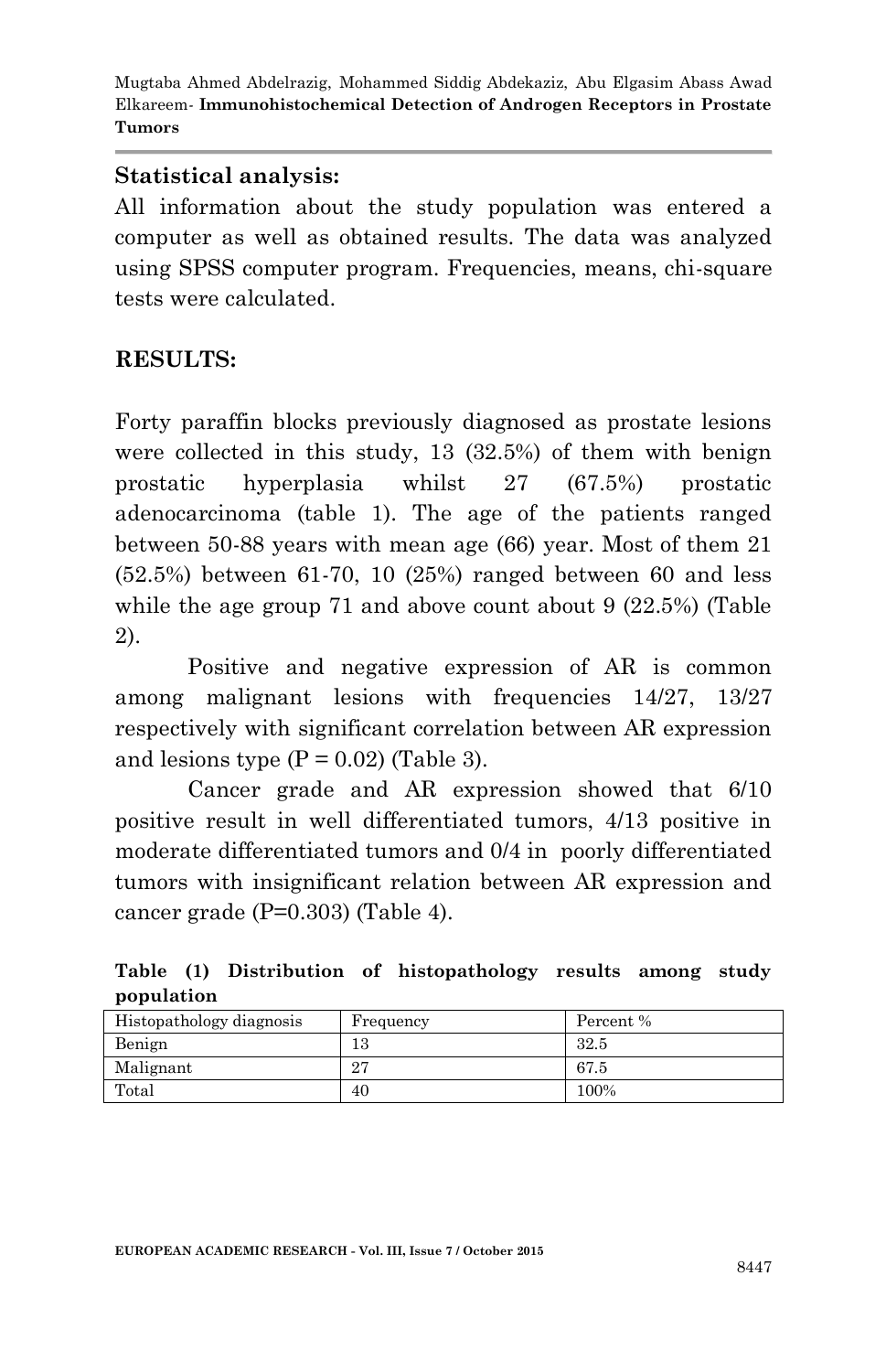| $1000$ ( $\bullet$ ) Distribution of age group among the state, population |           |           |  |  |  |  |  |
|----------------------------------------------------------------------------|-----------|-----------|--|--|--|--|--|
| Age group(year)                                                            | Frequency | Percent % |  |  |  |  |  |
| 60 and less                                                                | 10        | 25        |  |  |  |  |  |
| 61-70                                                                      | 21        | 52.5      |  |  |  |  |  |
| 71 and above                                                               |           | 22.5      |  |  |  |  |  |
| Total                                                                      | 40        | 100%      |  |  |  |  |  |

**Table (2) Distribution of age group among the study population**

|           |  |  |  | Table (3) Relation between AR expression and histopathological |
|-----------|--|--|--|----------------------------------------------------------------|
| diagnosis |  |  |  |                                                                |

|                  |                | Histopathology results |           |               |       |         |
|------------------|----------------|------------------------|-----------|---------------|-------|---------|
|                  | Benign         |                        | Malignant |               |       |         |
| Expression of AR |                |                        |           |               | Total | P.value |
|                  | N              | $\frac{0}{0}$          | N         | $\frac{0}{0}$ |       |         |
| Positive         | $\overline{2}$ | 15.4                   | 14        | 51.9          | 16    |         |
| Negative         | 11             | 84.6                   | 13        | 48.1          | 24    |         |
| Total            | 13             | 100                    | 27        | 100           | 40    | 0.02    |

#### **Table (4) Relation between AR expression and cancer grade**

|                               | AR expression |          |       |         |
|-------------------------------|---------------|----------|-------|---------|
| Cancer grade                  | Positive      | Negative | Total | P.value |
|                               |               |          |       |         |
| Well differentiated tumor     |               |          | 10    | 0.303   |
| Moderate differentiated tumor |               |          | 13    |         |
| Poor differentiated tumor     |               |          |       |         |
| $_{\rm Total}$                |               |          | 27    |         |

# **DISCUSSION:**

Prostate cancer is one of the most serious problems worldwide. In this study about forty patients previously diagnosed with prostatic lesions by histopathology. The age of patients above 50 years, which explain that the risk of prostate cancer increase with age with a peak around 65 - 70 years Bardan *et al.*, <sup>(15)</sup>. Similar finding described by Zatzkin,  $(16)$ , who reported that the risk increases significantly after the age of 50 and about twothirds of all prostate cancers are diagnosed in men age 65 and older. Also the study results were consistent with those of Bostwick *et al.*, <sup>(17)</sup>. They reported that the risk of developing prostate cancer increases quickly over the age of 50 in white men and over the age of 40 in black men. Prostate cancer is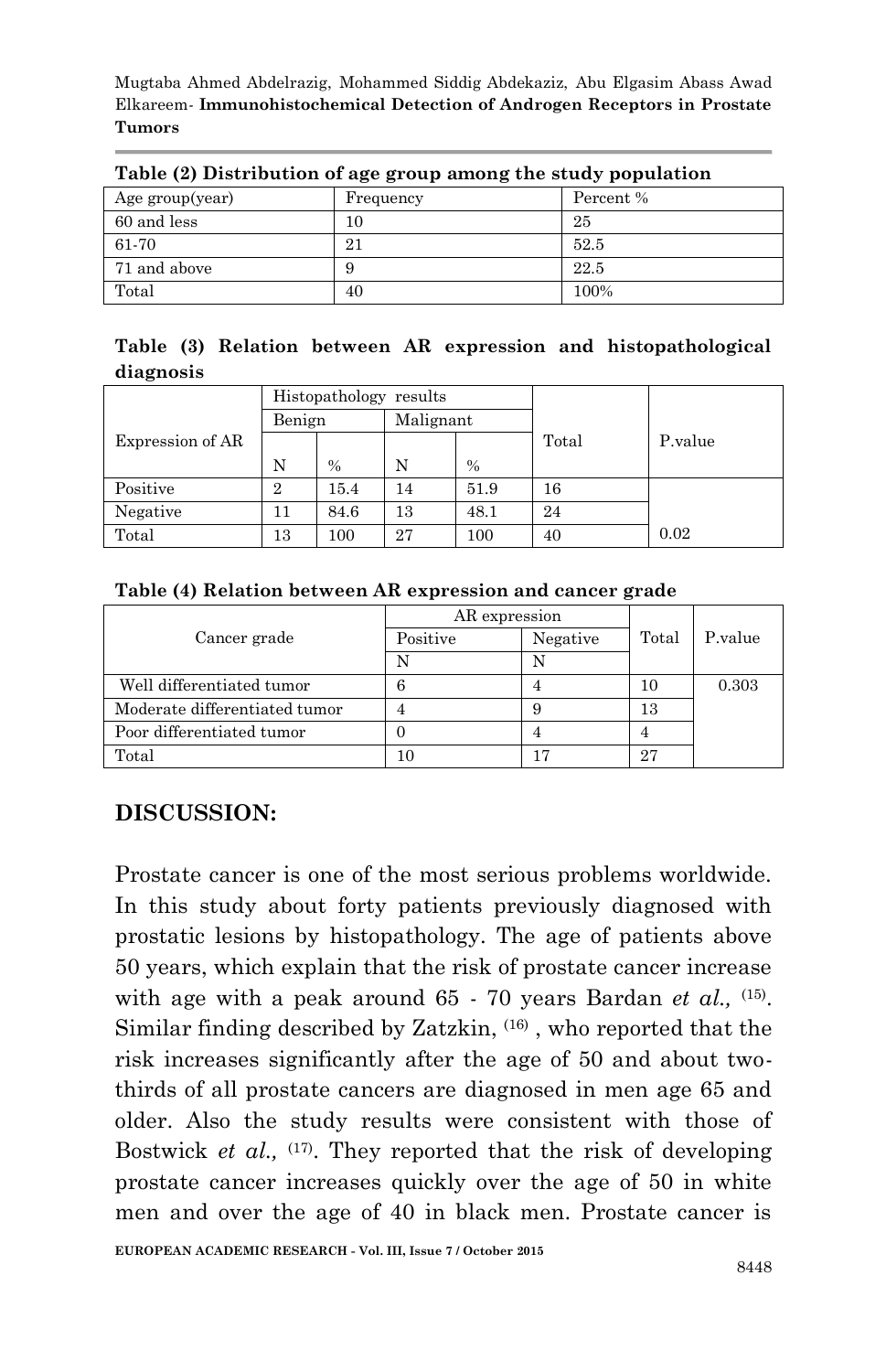almost never seen in men under 40, but it is still possible. In fact, over two-thirds of all prostate cancer patients are over the age of 65.

There is a significant relation between AR expression and histopathological diagnosis, the high expression of AR was seem in 88% of adenocarcinoma, while the expression has 12% in benign lesions. Because of AR immunoreactivity was observed in tumor cells, non-neoplastic glandular epithelial cells and AR-positive epithelial cells was significantly higher in cancer tissues than that in normal prostate tissues Qiu *et al*.,  $(18)$ . Similar result described by Loda *et al.*,  $(19)$ . They reported that AR expressed in hyperplastic and normal prostatic glands with strong positive in prostate cancer. Also the study results were consistent with those of Hobisch *et al.*, <sup>(20)</sup>. They reported that prostatic carcinoma cell lines, distant prostatic carcinoma metastases do express the AR. These findings indicate that the AR may be involved in the progression of prostate cancer.

In this study, the immunohistochemical results show insignificant correlation between AR expression and cancer grades. This result was consolidated by the finding of Linja *et al*., (21), they reported that prostate tumors expressed significantly more AR with uniform staining. Similar result described by Qui *et al*., (18). They reported that histological stages were not correlated with AR expression. Also our result was consistent with those of **Ruizeveld de Winter** *et al.*, <sup>(22)</sup>. they reported that almost all human prostatic cancers revealed of AR expression, regardless of tumor differentiation and progression.

#### **REFERENCES**

1-Silva OE, Zurrido S, Louis ST. *Breast cancer a practical guide*. 3rd ed. Sidney Toronto. 2005. Italy: 21-28.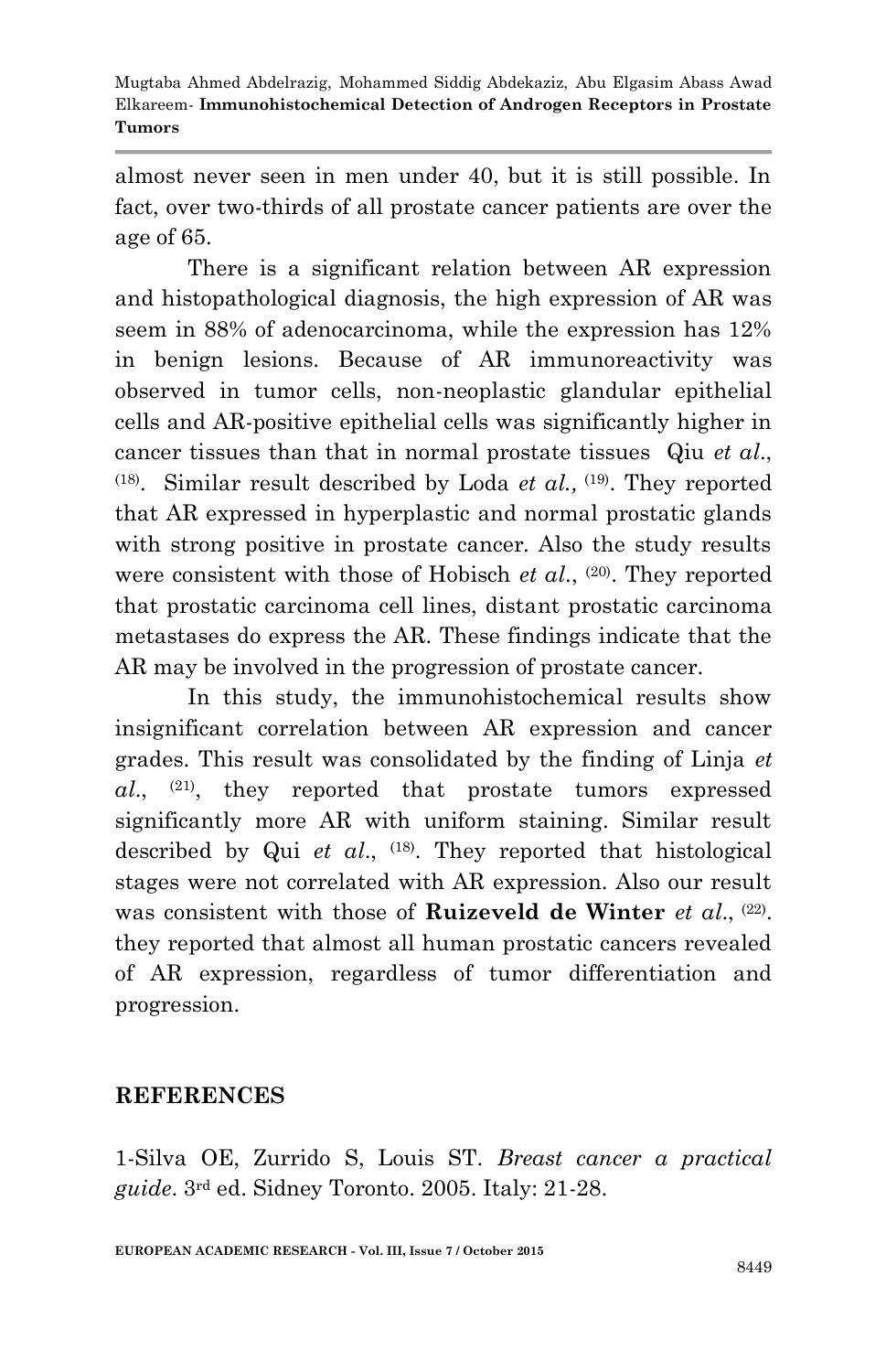2-American Cancer Society: Cancer Facts and Figures 2003. Atlanta, GA: American Cancer Society, 2003.

3-Quinn M, and Babb P. Patterns and trends in prostate cancer incidence, survival, prevalence, and mortality. Part I: international comparisons. *BJU Int* 90: 2002.162–173.

4-Gronberg H. Prostate cancer epidemiology. *Lancet* 361: 2003. 859–864.

5-Ries LAG, Eisner MP, Kosary CL. SEER Cancer statistics review, 1975-2001. National cancer institute. Bethesda. 2004.

6-Yeole BB, Sunny L. Population based survival from prostate cancer in Mumbai India. *India J Cance*. 2001;38(2): 126-132.

7-Wise GL, Silver DA. Fungal infections of the genitourinary system. *J Uro1*2003;149.1377.

8-Lunenfeld B. The ageing male: demographics and challenges. *World J Uro.* 2002; l20.11–16.

9-Rosai J, American joint committee on cancer; cancer staging manual. 6th ed. New York, NY Springer. 2002.1450.

10-Wilson SS, Crawford ED. Screening for prostate cancer: Current recommendations *Urol Clin North Am*. 2004; 31(2):219-226.

11-Kumar V, Cotron RS, Rbbin SL. Basic pathology .7<sup>th</sup> ed. Saunders. London. 2003. 658-675.

12-Ortiz RJI, Var ZCM, Sanmanguel P, Iglesias B. Applied immunohistochemistry and molecular morphology. 2005;13(2).160-165

13-Heinlein CA, Chang C. Androgen receptor in prostate cancer, endocrine reviews. 2004;25(2): 276–308.

14-Bancroft JD, Marilyn G. *Theory and practice of histological techniques*. 5th ed. London: Churchill Livingstone. 2002;125.

15-Bardan R, Burcuras V, Dema A, Botoca M. Prostate cancer: epidemiology, etiology, pathology, diagnosis and prognosis. *TMJ*: 2007:3

16-Zatzkin JB. Prostate cancer risk factor. *ACS journal*. 1. 2011.